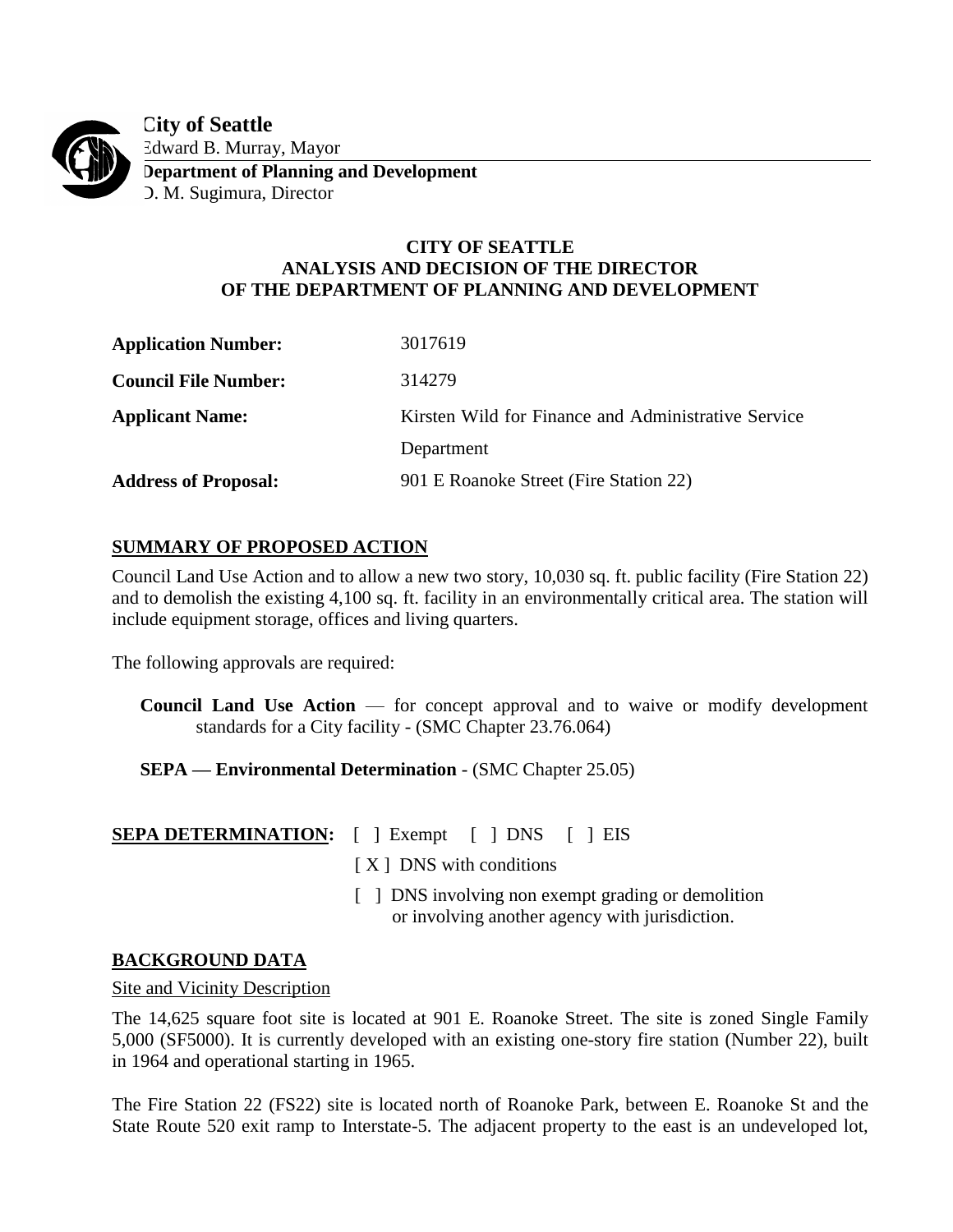owned by Washington State Department of Transportation (WSDOT), and to the west, a Washington State Patrol building (also owned by WSDOT). The trapezoidal site has a perimeter of 159 feet along the north side, 137 feet along the west side, 117 feet along the east side, and 160 feet along the south side. There is an environmentally critical area (ECA) steep slope to the south side of the property, the result of grading done for SR-520. There is an existing 6 foot sidewalk along E. Roanoke.

The property is adjacent to the Roanoke Park neighborhood, designated as a historic district by the National Register of Historic Places in 2009. The housing stock of the Roanoke Park Historic District was



developed largely in the early 20<sup>th</sup> century. As noted in HistoryLink.org Essay 10180, *"Roanoke Park is the focal point of the Roanoke Park neighborhood. Surrounded on three sides by gracious homes and bordered on the south by 10th Avenue E, the park provides respite from the busy I-5 freeway located two blocks west and from the western culmination of SR 520, which passes the park in a hectic canyon just to the south. An overpass above this canyon carries 10th Avenue E (which transfers its arterial street function to Broadway Avenue E) farther south and into central Capitol Hill.*" The FS22 site marks the northern edge of the "hectic canyon" noted above.

E. Roanoke Street and 10th Avenue E. are improved with a roadway, curb, and sidewalk.

The site is fairly level in the east/west direction, with about two feet of grade change from the northwest corner to the northeast corner. The site starts to drop just south of the the south property line, with approximately a 15-foot drop to SR 520.

### Proposal Description

The project includes the demolition of the existing fire station and replacement with a new 10,030 square foot fire station building. The proposed fire station will include two apparatus bays containing one engine and one communications truck (also called an Incident Command Unit). The proposed station provides drive-through access: the two fire trucks will enter the building off E. Roanoke via a 25 foot driveway at the northwest side (the "rear apron"), and will exit the building onto E. Roanoke Street via a 25 foot driveway at the northeast side of the site (the "front apron"). The primary goal of the drive-through orientation of the station is to remove the need for back-in parking for fire apparatus at the busy E. Roanoke Street. Back-in parking requires firefighters to exit the truck and stop traffic while trucks back into the apparatus bay, putting firefighters and civilian drivers in unsafe situations; it is strongly discouraged by the Seattle Fire Department.

A two-story masonry structure will align with E. Roanoke Street, with the public entry and lobby at the northeast corner of the building. Apparatus support spaces, Officer's Office and Bunk Room, and the Station Office are at the ground floor, with living quarters at the second floor. An exterior deck is notched in at the northwest corner of the upper floor. The two-story structure includes extensive glazing at the lobby and station office areas, but minimal glazing along E. Roanoke Street at the living spaces in order to provide privacy for the users. A basement area houses storage, and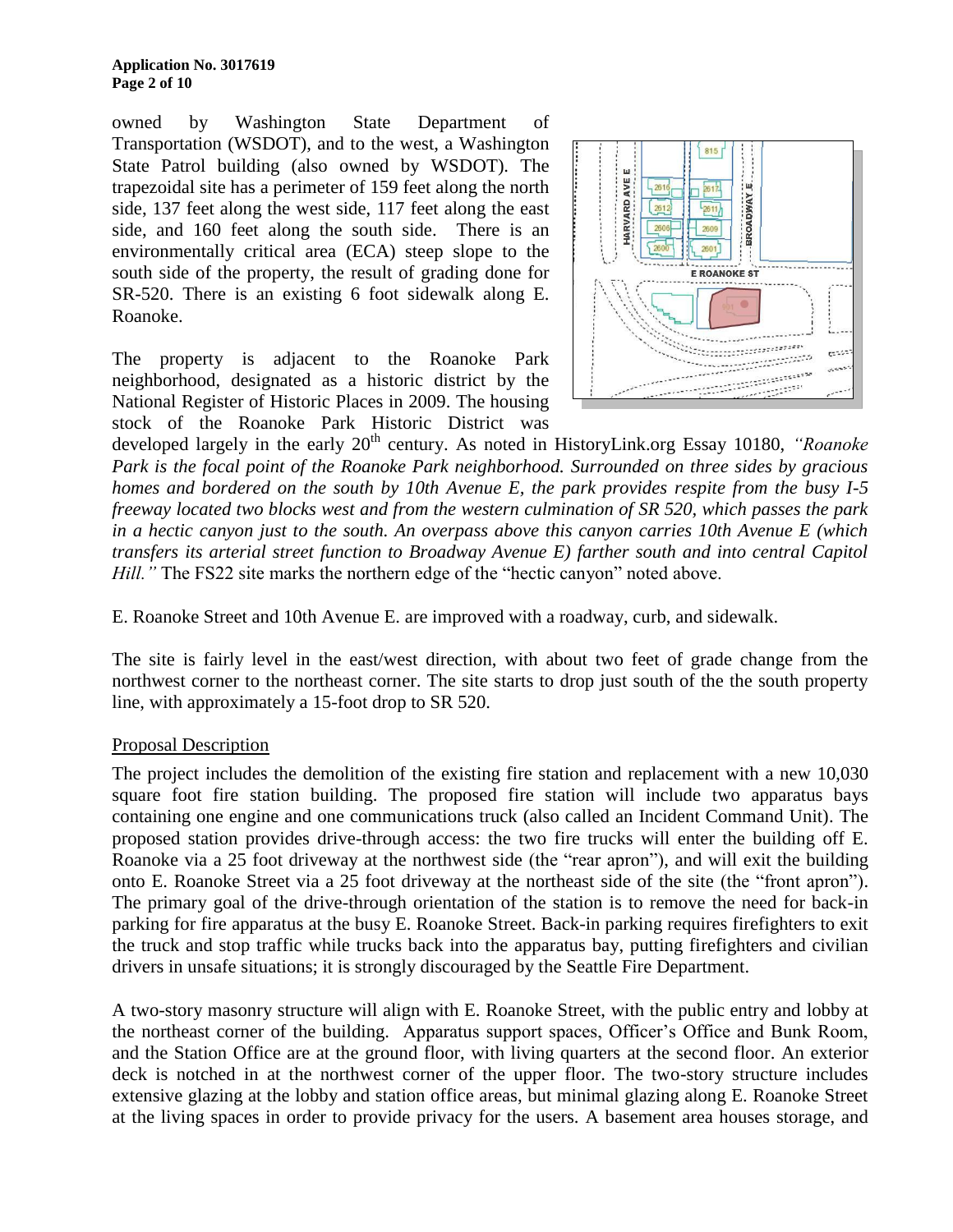mechanical, electrical and communications rooms. The double-height apparatus bay is located to the north of the two-story structure to allow for turning radii of trucks entering from and exiting onto E. Roanoke. The apparatus bay is fully glazed from a 32-inch high stem wall to the underside of the roof. Wide overhangs at the east and west sides of the apparatus bay provide shading at the interior. A concrete hose tower located at the east side of the station mediates between the two-story potion of the building and the apparatus bay. Surface parking for five vehicles will be provided at the northwest corner of the site, accessed from the rear apron.

### Seattle Design Commission

This proposal is subject to review by the Seattle Design Commission (SDC) because it is a City Facility. The Commission's role is to advise the project proponents in an effort to foster welldesigned civic projects. The SDC reviewed the design on July 1, 2014, January 15, 2015, and June 18, 2015. The SDC supported the overall development proposal and program. For complete SDC actions and comments, the approved minutes from the meetings are available on the City of Seattle website located at:

[http://www.seattle.gov/dpd/cityplanning/designcommission/cs/groups/pan/@pan/@designcommissi](http://www.seattle.gov/dpd/cityplanning/designcommission/cs/groups/pan/@pan/@designcommission/documents/web_informational/p2297853.pdf) [on/documents/web\\_informational/p2297853.pdf](http://www.seattle.gov/dpd/cityplanning/designcommission/cs/groups/pan/@pan/@designcommission/documents/web_informational/p2297853.pdf)

### Public Comments

Two public comments were received during the public comment period which ended on January 25 2015. One commenter expressed concern regarding noise impacts of the fire trucks on nearby residences. The other commenter requested more information about the location of the fire station and fire truck access, the number of trees removed, and how the fire station design would be viewed from the WSDOT lid over 520.

## **ANALYSIS — COUNCIL LAND USE ACTION**

Public facilities, including fire stations and accessory structures, may be permitted in single family zones as a council conditional use pursuant to Seattle Municipal Code (SMC) sections 23.44.036 and 23.51A.002. Development standards for public facilities in single family zones are found in SMC 23.44. Section 23.76.064 includes provisions for the City Council to grant concept approval and to waive or modify applicable development standards, accessory use requirements, special use requirements or conditional use criteria for City Facilities. SMC 23.76.064 classifies this decision as a legislative action (Type V).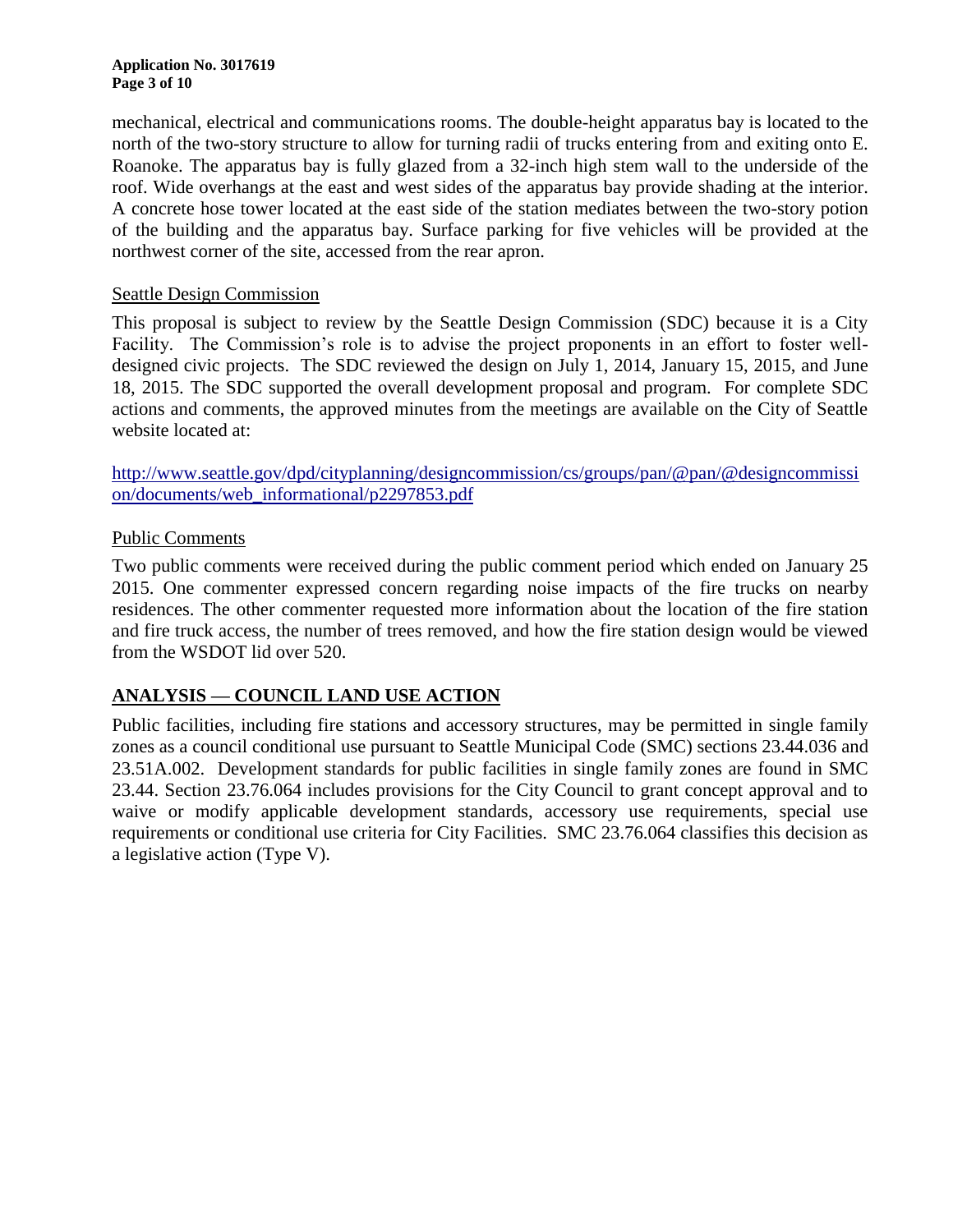The Finance and Administrative Services Department seeks a Council Concept Approval under SMC 23.76.064 to allow a fire station within a single family zone and to modify three development standards, as follows:

| <b>Table A</b>                        |                                                                                                                                                                                     |                                                                                                                                                                                                                                                                                                                                                                                                                                                                                 |
|---------------------------------------|-------------------------------------------------------------------------------------------------------------------------------------------------------------------------------------|---------------------------------------------------------------------------------------------------------------------------------------------------------------------------------------------------------------------------------------------------------------------------------------------------------------------------------------------------------------------------------------------------------------------------------------------------------------------------------|
| <b>Development</b><br><b>Standard</b> | <b>Required</b>                                                                                                                                                                     | <b>Proposed</b>                                                                                                                                                                                                                                                                                                                                                                                                                                                                 |
| SMC 23. 44.010.C, Table B             | The maximum lot coverage.<br>permitted for principal<br>accessory structures<br>(Residential, Single-Family)<br>is as provided in Table B:<br>5,000 sf or more: 35% of lot<br>area. | Proposed lot coverage is<br>50.8%                                                                                                                                                                                                                                                                                                                                                                                                                                               |
| 23.44.012.A.1                         | the maximum permitted<br>height for any structure not<br>located in a required yard is<br>30 feet.                                                                                  | 1) Proposed building height is<br>$29'$ -11 7/8" (above average<br>grade level) where a portion of<br>the building is located in the<br>front yard setback.<br>2) Proposed flag pole height is<br>25'-7" (above average grade<br>level) within the front yard<br>setback; flagpole does not<br>qualify for height exemption<br>per SMC 23.44.012.C.1.<br>3) Proposed hose tower is 46'-<br>7 3/8" (above average grade<br>level); exceeds 30'-0" height<br>limit by 16'-7 3/8". |
| 23.44.014.A                           | The front yard depth shall be<br>either the average of the front<br>yards of the single-family<br>structures on either side, or 20<br>feet, whichever is less.                      | Proposed front yard setback is<br>8 feet.                                                                                                                                                                                                                                                                                                                                                                                                                                       |

**SMC 23.76.050** requires the DPD Director to prepare a written report on Type V application, which includes the following analysis and information:

## *1. The written recommendations or comments of any affected City departments and other governmental agencies having an interest in the application;*

No written recommendations or comments were received from affected City departments and/or other governmental agencies having an interest in the application.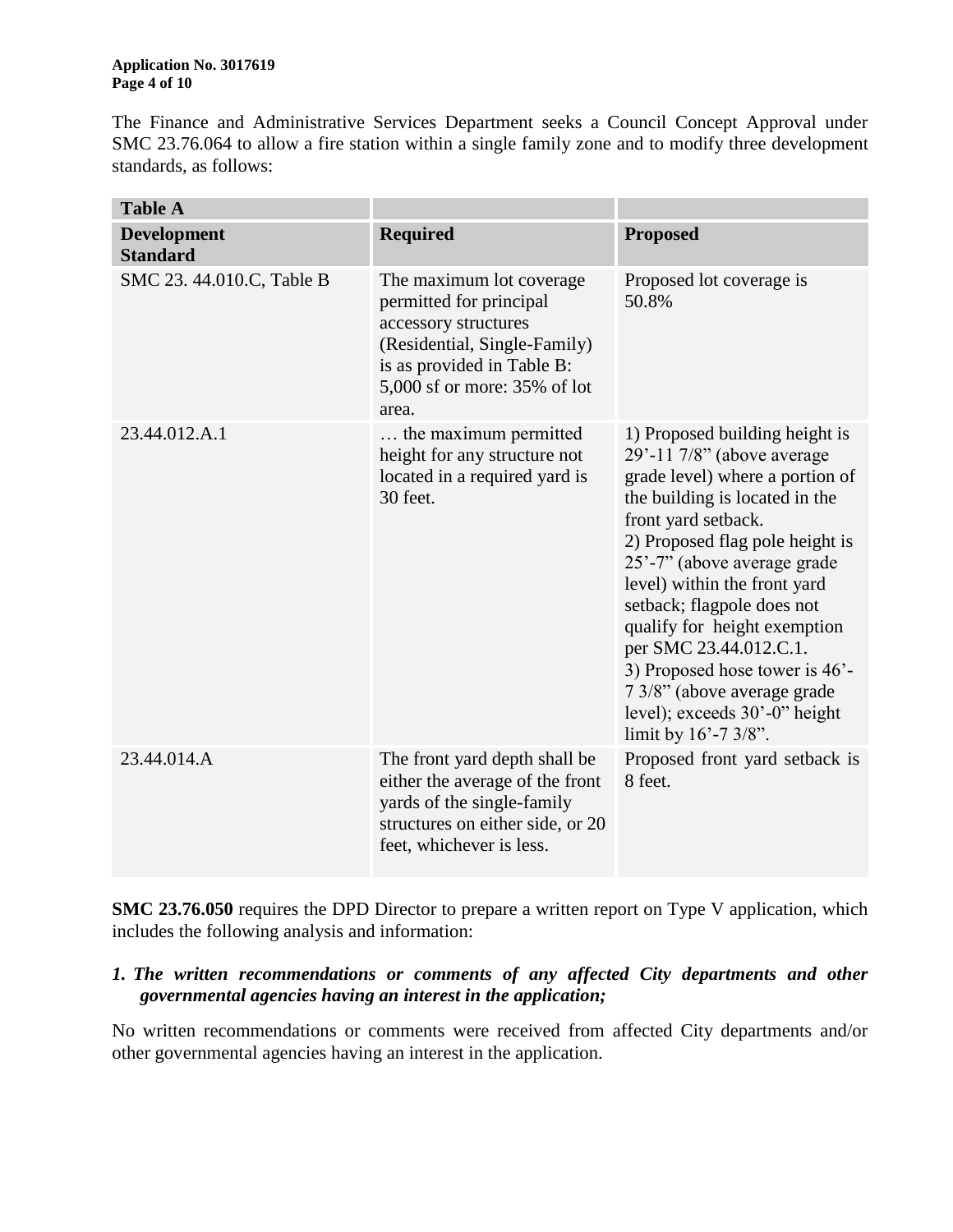### *2. Responses to written comments submitted by interested citizens;*

As noted previously two public comments were received during the public comment period which ended on January 25, 2015. One commenter expressed concern regarding noise impacts of the fire trucks on adjacent residence. The other commenter requested more information about the location of the fire station and fire truck access, the number of trees removed, and how the fire station design would be viewed from the WSDOT lid over 520.

City staff requested proposed noise mitigation measure to minimize the impacts of the fire station and fire trucks on adjacent residential uses, clarification on the use of WSDOT ROW for driveways, and approval from Bill Ames, City Arborist, for the proposed removal of the existing street trees.

City staff acknowledged the comments by email and addressed the comments in the review of the proposal.

The proposed fire station will house two emergency vehicles – the same number as are housed at the existing station. A mid-block signal will be added to stop traffic during truck egress, which will allow trucks to egress without the use of their sirens as a traffic warning unless conditions demand otherwise. Sirens are only used when necessary to allow safe passage of emergency vehicles. Firefighters will abide by SFD Policy and Operating Guidelines on use of sirens (reference RCW 46.37.380 Horns, warning devices, and theft alarms, and RCW 46.61.035 Authorized emergency vehicles). All mechanical equipment will meet the noise control requirements of Seattle Municipal Code (SMC) 25.08.

The City's Department of Finance and Administrative Services (FAS) is coordinating with SDOT and WSDOT regarding shared use of the west driveway, and use of WSDOT ROW property for the east driveway. A Letter of Understanding will clarify property use. Plans for the Delmar Lid over SR 520 are still in flux, but the station has been designed with the expectation that the lid area will be the primary source of pedestrian and bicycle activity, and have oriented the public entry and plaza area toward the lid. The iconic red fire doors will face the lid as well, so that the east side of the station presents a welcome and opening face to the lid area. Coordination with SDOT and WSDOT regarding a future Shared Pedestrian/Bike Path proposed at the south side of E. Roanoke Street resulted in updated plans, with the station being pushed 2' to the south to accommodate the path. Tree removal was approved by SDOT's Bill Ames, with the understanding that the large London Plane tree to the north of the site will be preserved and protected during demolition and construction. Street trees and trees on the station property will be planted.

Each commenter has been added to the notice list for the proposal.

## *3. An evaluation of the proposal based on the standards and criteria for the approval sought and consistency with applicable City policies;*

Seattle Municipal Code (SMC) 23.51A.002 B includes standards and criteria for the proposed public facility use.

*The proponent of any such use shall demonstrate the existence of a public necessity for the public facility use in a single-family zone. The public facility use shall be developed according to the development standards for institutions (Section 23.44.022), unless the City Council makes a*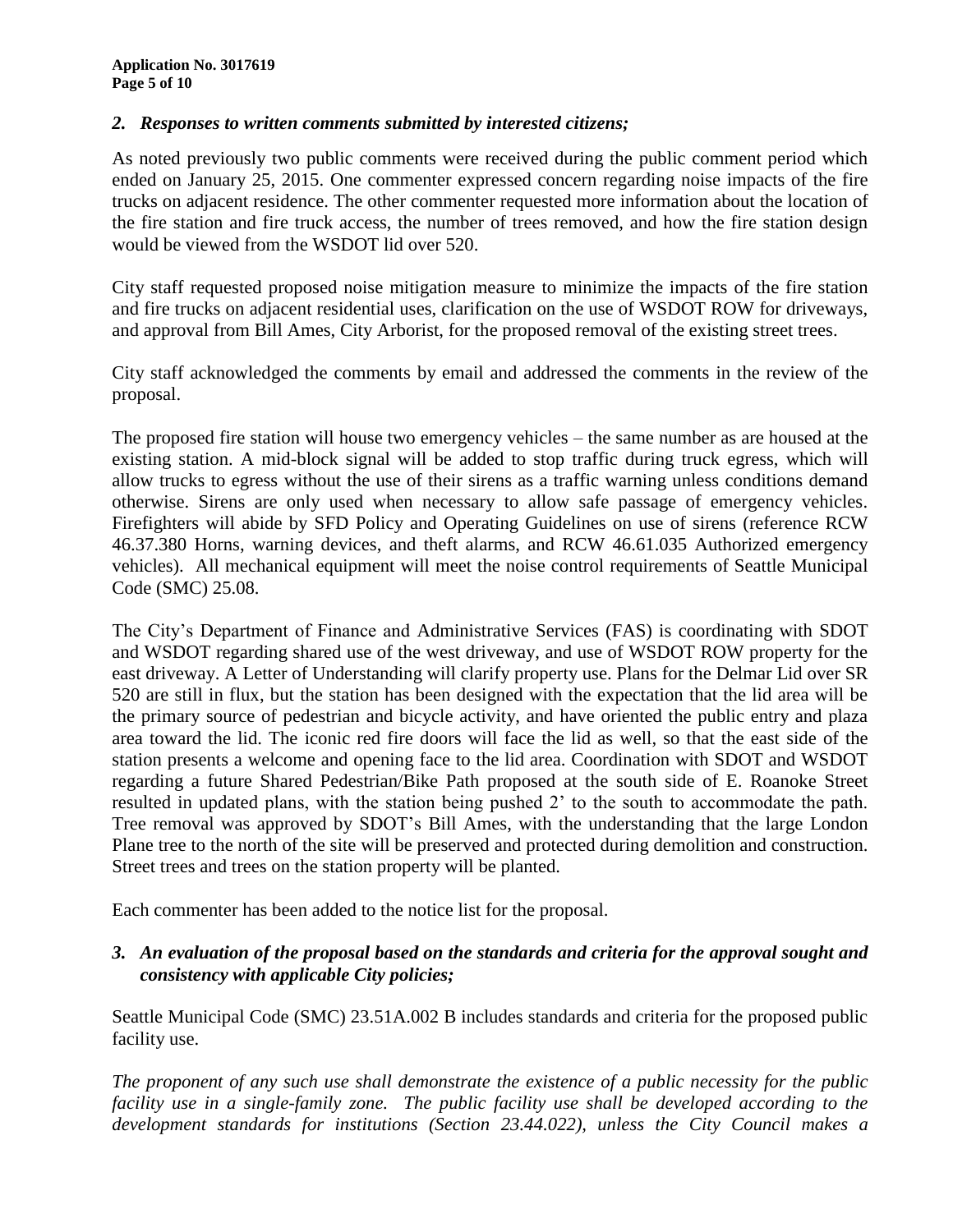*determination to waive or modify applicable development standards according to the provisions of Chapter 23.76, Subchapter III, Council Land Use Decisions, with public projects considered as Type IV quasi-judicial decisions and City facilities considered as type V legislative decisions.*

Fire station number 22 already exists at this location within a single family zone. Fire stations are essential for protecting lives and property and must be located in specific areas so that they can rapidly and adequately respond to emergencies. A large portion of the city is zoned single family thus there are large numbers of people and property within the single family zone in need of this service.

The proposed building will house the Seattle Fire Department's Engine 6 as well as the Incident Command Vehicle. The location of the station, with quick access to I-5, north Capital Hill, Eastlake, The University District, and the Montlake neighborhood make the existing site an ideal location for continued use as a fire station. Increased density in the surrounding neighborhoods both increases the public necessity of the station, and decreases opportunity for relocating in the same response area.

As noted above, the public facility utility structure requires three modifications to development standards for institutions in single family zones pursuant to SMC 23.44.022.

A modification to the 35% maximum lot coverage is requested. The proposed structure will have lot coverage of 50.8%, so a modification of 15.8% is requested.

A modification to the height limit within the front yard setback is requested. The proposed structure will be 29'-11 7/8" within the required 20 foot front yard setback. The proposed flag pole will be 25'-7" within the required 20 foot front yard setback. The hose tower will not be in the front yard setback, but will extend 16'-7 3/8" above the required 30 foot height limit.

A modification to the required 20 foot front yard is requested. The proposed structure will be located 8'-0" from the front lot line along E. Roanoke Street, so a modification of 12'-0" is requested.

Although the site is located in a residential zone (SF 5000), the station and the State Patrol building to the west occupy a virtual island, separated to the north from neighboring single-family homes by the four lane E. Roanoke Street, by SR 520 to the south, and by I-5 to the west. There are no residences immediately to the east, where the future Delmar Lid is proposed. The overall building footprint has been minimized as much as possible, with a basement and two stories proposed to house the station's required program. The Apparatus Bay is sized per Seattle Fire Department standards to accommodate current and future rigs. The oddly shaped site and the program's drivethrough configuration, along with allowances for a future proposed Shared Bike/Pedestrian Path, dictate the siting of the building. Given the lot size and program, conforming to the required front yard (20 feet) would prohibit development of a fire station built to the City's current standards. The existing building is located 20'-0" to the front lot line. The proposed building location would decrease the provided front setback to 8'-0". The overall building footprint, with projection into the required front yard, is necessary to provide a secure and long-lasting building to meet the current and future needs of the Seattle Fire Department. The proposed height within the nonconforming front yard is within the 30'-0" height limit for structures within the conforming setback. The hose tower is within the conforming setback but exceeds the height limit by 16'-7 3/8". This is very close to the existing hose tower, which is approximately 45'-6" high. The new hose tower will occupy a similar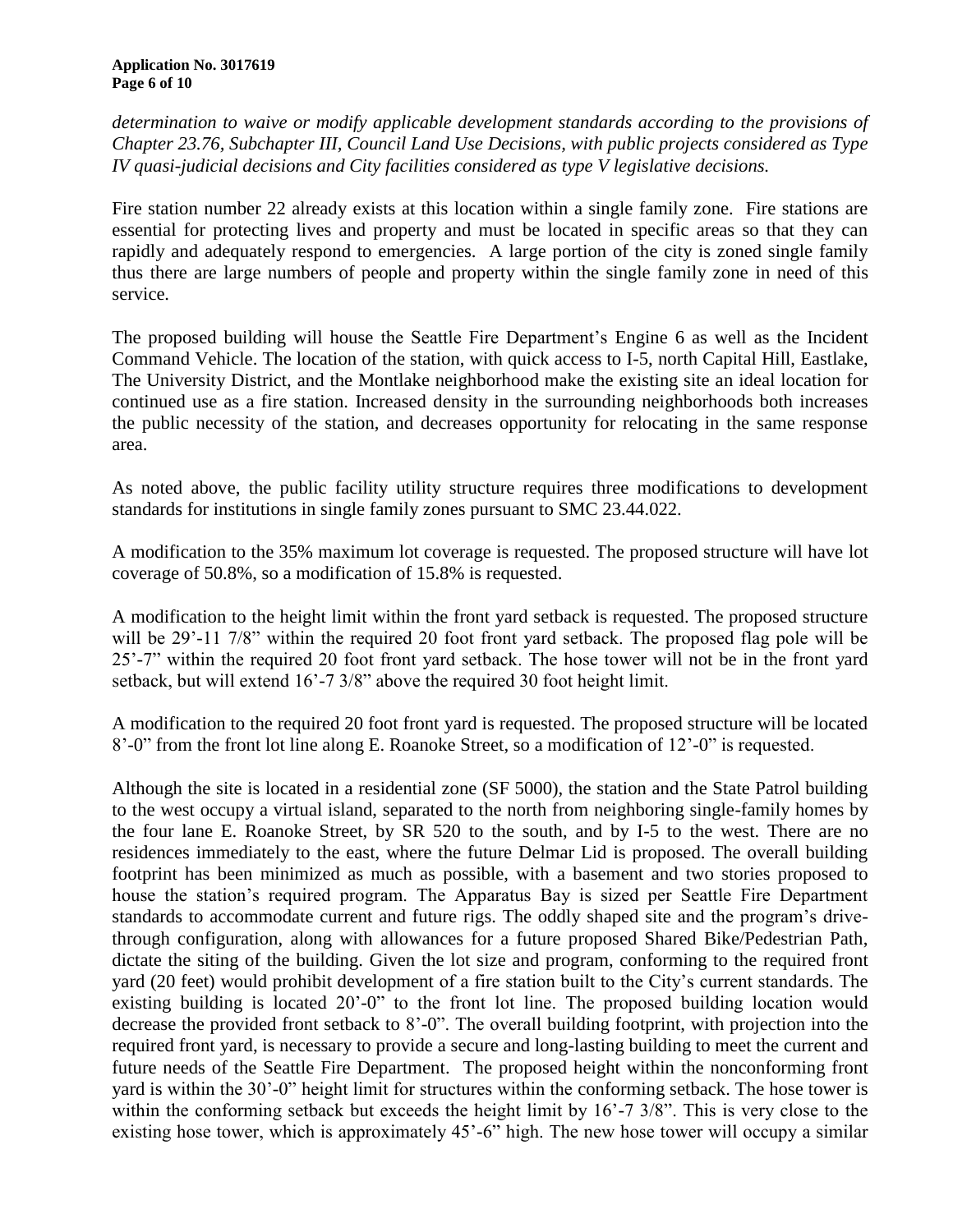space as the existing hose tower, re-presenting an established local landmark. The new structures do not impact neighboring properties with shadows.

The proposed station will minimize impacts to adjacent properties by maintaining the existing exceptional tree on the north portion of the site and by providing a landscaped zone along the north side of the building along E. Roanoke Street. The building will be clad in brick.

## *4. All environmental documentation, including any checklist, EIS or DNS;*

The proposed public facility is subject to a SEPA threshold determination according to SMC 25.05.800 A2c Table B, because the project proposal includes the construction of a non-residential use building that exceeds 4,000 square feet gross floor area in a single family zone. The SEPA analysis follows.

### *5. The Director's recommendation to approve, approve with conditions, or deny a proposal.*

Based on the analysis provided above, DPD recommends approval of the proposed new fire station in a Single Family zone.

## **RECOMMENDATION – COUNCIL APPROVALS**

DPD **recommends approval** of the proposed new fire station use in a Single Family 5000 zone.

## **ANALYSIS - SEPA**

The initial disclosure of the potential impacts from this project was made in the environmental checklist submitted by the applicant. The information in the checklist, supplemental information provided by the applicant, project plans, and the experience of the lead agency with review of similar projects form the basis for this analysis and decision.

The SEPA Overview Policy (SMC 23.05.665) discusses the relationship between the City's code/policies and environmental review. The Overview Policy states, in part,

*"Where City regulations have been adopted to address an environmental impact; it shall be presumed that such regulations are adequate to achieve sufficient mitigation subject to some limitation".*

The Overview Policy in SMC 23.05.665 D1-7 states that in limited circumstances it may be appropriate to deny or mitigate a project based on adverse environmental impacts.

The policies for specific elements of the environment (SMC 25.05.675) describe the relationship with the Overview Policy and indicate when the Overview Policy is applicable. Not all elements of the environment are subject to the Overview Policy (e.g., Traffic and Transportation, Plants and Animals and Shadows on Open Spaces). A detailed discussion of some of the specific elements of the environment and potential impacts is appropriate.

### Short-term Impacts

The following temporary or construction-related impacts are expected: decreased air quality due to suspended particulate from building activities and hydrocarbon emissions from construction vehicles and equipment; increased dust caused by construction activities; increased traffic and demand for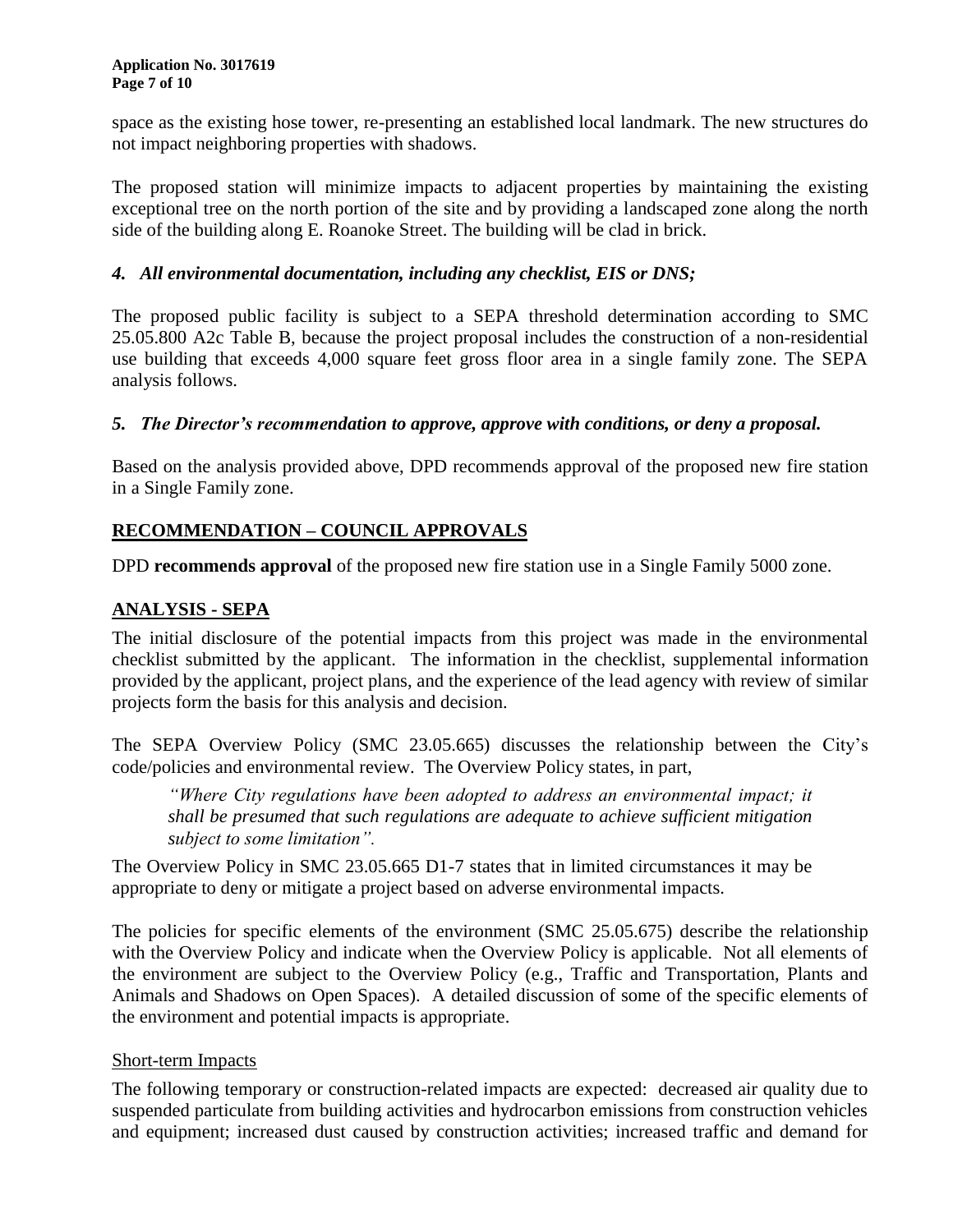#### **Application No. 3017619 Page 8 of 10**

parking from construction equipment and personnel; conflict with normal pedestrian movement adjacent to the site; increased noise; and consumption of renewable and non-renewable resources.

Several adopted City codes and/or ordinances provide mitigation for some of the identified construction related impacts. Compliance with these applicable codes and ordinances will reduce or eliminate most short-term impacts, but impacts such as air quality, noise, and earth require further discussion.

### *Greenhouse gas emissions*

Construction activities including construction worker commutes, truck trips, the operation of construction equipment and machinery, and the manufacture of the construction materials themselves result in increases in carbon dioxide and other greenhouse gas emissions which adversely impact air quality and contribute to climate change and global warming. While these impacts are adverse, they are not expected to be significant due to the relatively minor contribution of greenhouse gas emissions from this project.

No further conditioning or mitigation is warranted pursuant to specific environmental policies or the SEPA Overview Policy (SMC 25.05.665).

### *Noise*

The project is expected to generate loud noise during construction. These impacts would be especially adverse in the early morning, in the evening, and on weekends.

The Seattle Noise Ordinance permits increases in permissible sound levels associated with construction and equipment between the hours of 7:00 AM and 10:00 PM on weekdays and 9:00 AM and 10:00 PM on weekends.

The limitations of the Noise Ordinance (construction noise) are considered inadequate to mitigate the potential noise impacts associated with construction activities given the proximity of residential uses. The SEPA Policies at SMC 25.05.675 B allow the Director to limit the hours of construction to mitigate adverse noise impacts. Pursuant to this policy and because of the proximity of neighboring residential uses, the applicant will be required to limit excavation, foundation, and external construction work for this project to non-holiday weekdays between 7:00 a.m. and 6:00 p.m. It is also recognized that there are quiet non-construction activities that can be done at any time such as, but not limited to, site security, surveillance, monitoring for weather protection, checking tarps, surveying, and walking on and around the site and structure. These types of activities are not considered construction and will not be limited by the conditions imposed on this Master Use Permit.

### *Earth / Soils*

The ECA Ordinance and Director's Rule (DR) 18-2011 require submission of a soils report to evaluate the site conditions and provide recommendations for safe construction in landslide prone areas. Pursuant to this requirement the applicant submitted a geotechnical engineering study. The study has been reviewed and approved by DPD's geotechnical experts, who will require what is needed for the proposed work to proceed without undue risk to the property or to adjacent properties.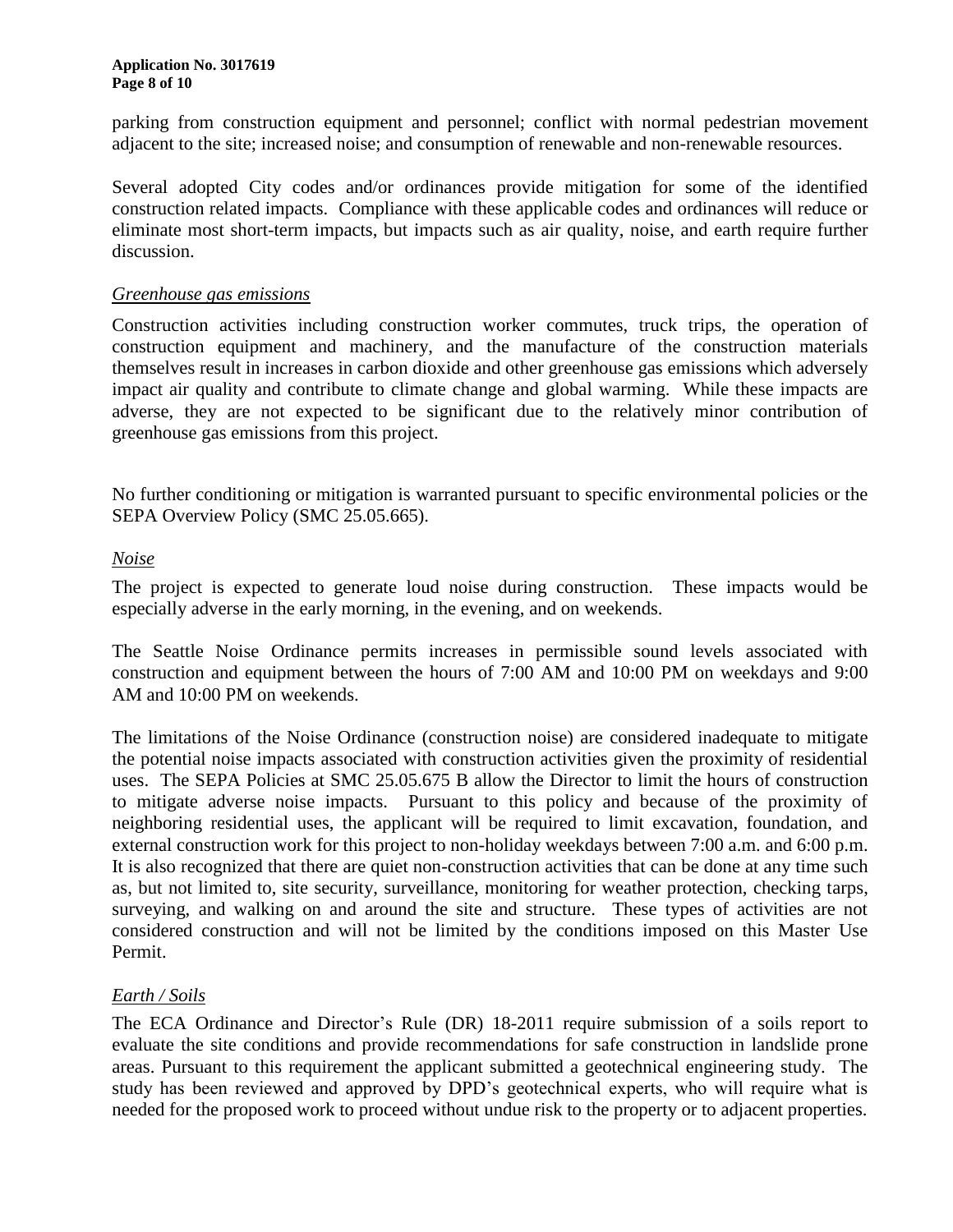No additional conditioning is warranted pursuant to SEPA policies.

### Long-Term Impacts

Long-term or use related impacts should be mostly comparable to those already generated by the existing use. No increase in number of apparatus bays or crew is projected by the Fire Department with the additional of the accessory storage building. Hence, long-term impacts are not considered significant because they are minor in scope. The building will be larger so potential exists for height, bulk and scale impacts, which are discussed below.

Several adopted City codes and/or ordinances provide mitigation for some of the impacts. Specifically these are: the Seattle Building Code which provides prescriptive construction techniques and standards; and the Land Use Code which controls site coverage, setbacks, building height and use and contains other development and use regulations to assure compatible development. Compliance with these applicable codes and ordinances is adequate to achieve sufficient mitigation of most long term impacts.

### *Greenhouse gas emissions*

Operational activities, primarily vehicular trips associated with the project and the projects' energy consumption, are expected to result in increases in carbon dioxide and other greenhouse gas emissions which adversely impact air quality and contribute to climate change and global warming. While these impacts are adverse, they are not expected to be significant due to the relatively minor contribution of greenhouse gas emissions from this project.

No further conditioning or mitigation is warranted pursuant to specific environmental policies or the SEPA Overview Policy (SMC 25.05.665).

### *Height, Bulk and Scale*

The SEPA Height, Bulk and Scale Policy (Section 25.06.675.G., SMC) states that *"the height, bulk and scale of development projects should be reasonably compatible with the general character of development anticipated by the goals and policies set forth in Section B of the land use element of the Seattle Comprehensive Plan regarding Land Use Categories, …and to provide for a reasonable transition between areas of less intensive zoning and more intensive zoning."*

The proposed building will be located in a Single Family 5000 zone. The Finance and Administrative Services Department seeks a Council Concept Approval under SMC 23.76.064 to allow a fire station within a single family zone and to modify three Development Standards regarding lot coverage, height and front yard setback. The neighborhood to the north, and adjacent property to the east and west is zoned SF-5000. A wide swath of property to the south of the property is occupied by SR 520. Although the immediately adjacent properties are zoned residential, their current uses are non-residential (a State Patrol Building to the west, undeveloped WSDOT ROW to the east). All indications are that the adjacent properties will continue to be used for nonresidential uses into the foreseeable future. The proposed building will be set back 8'-0" from the north property line, a modification of 12'-0" from the standard 20'-0" front yard setback. Building height at the two-story portion of the building is proposed to be 29'-11 7/8". This height is within the 30'-0" standard, but is non-conforming where the building is located within the front yard setback. Lot coverage for the proposed building is calculated to be 50.8%: an increase of 15.8% over the 30%